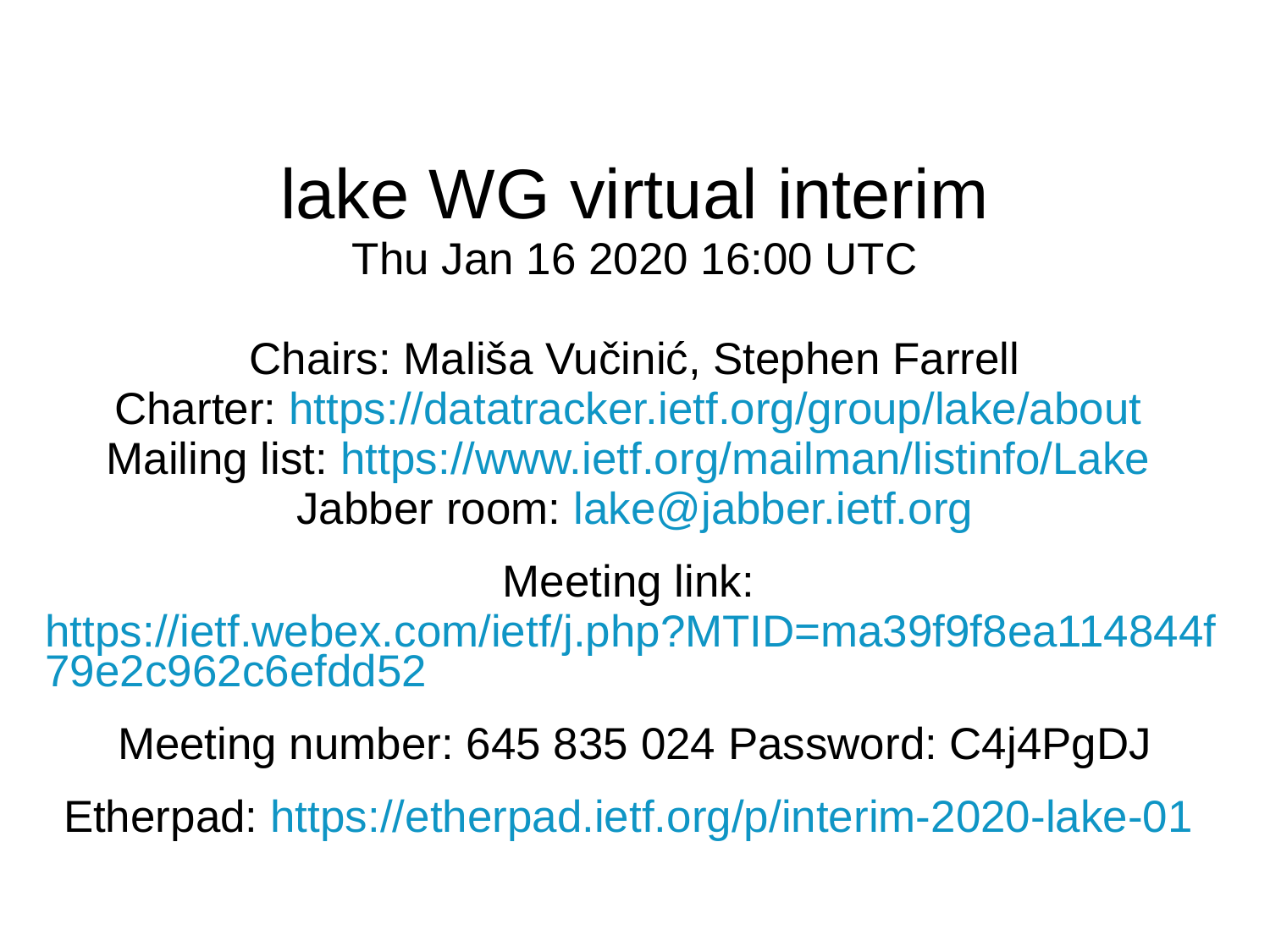## Note Well

A reminder of IETF policies.

This is a reminder of IETF policies in effect on various topics such as patents or code of conduct. It is only meant to point you in the right direction. Exceptions may apply. The IETF's patent policy and the definition of an IETF "contribution" and "participation" are set forth in BCP 79; please read it carefully.

As a reminder:

By participating in the IETF, you agree to follow IETF processes and policies.

 If you are aware that any IETF contribution is covered by patents or patent applications that are owned or controlled by you or your sponsor, you must disclose that fact, or not participate in the discussion.

 As a participant in or attendee to any IETF activity you acknowledge that written, audio, video, and photographic records of meetings may be made public.

Personal information that you provide to IETF will be handled in accordance with the IETF Privacy Statement.

 As a participant or attendee, you agree to work respectfully with other participants; please contact the ombudsteam (https://www.ietf.org/contact/ombudsteam/) if you have questions or concerns about this.

Definitive information is in the documents listed below and other IETF BCPs. For advice, please talk to WG chairs or ADs:

BCP 9 (Internet Standards Process)

BCP 25 (Working Group processes)

BCP 25 (Anti-Harassment Procedures)

BCP 54 (Code of Conduct)

BCP 78 (Copyright)

BCP 79 (Patents, Participation)

https://www.ietf.org/privacy-policy/ (Privacy Policy)